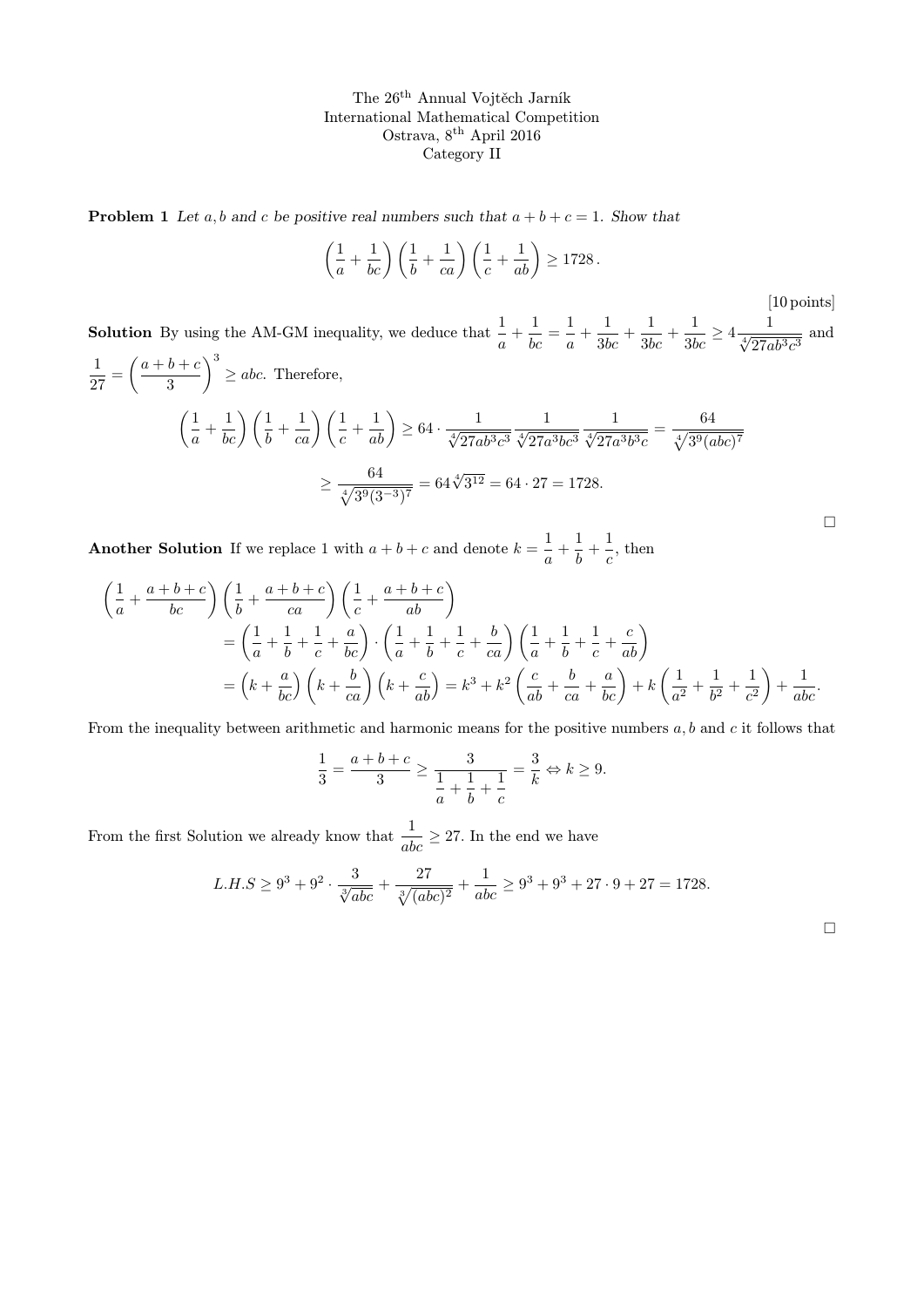**Problem 2** Let X be a set and let  $\mathcal{P}(X)$  be the set of all subsets of X. Let  $\mu: \mathcal{P}(X) \to \mathcal{P}(X)$  be a map with the property that  $\mu(A \cup B) = \mu(A) \cup \mu(B)$  whenever A and B are disjoint subsets of X. Prove that there exists a set  $F \subset X$  such that  $\mu(F) = F$ . [10 points]

**Solution** First we will show that  $\mu$  is monotonic, ie.  $\mu(A) \subset \mu(B)$  for any  $A \subset B$ . Indeed, as  $B = (B \setminus A) \cup A$ , we have

$$
\mu(B) = \mu(B \setminus A) \cup \mu(A) \supset \mu(A).
$$

Now let  $\mathcal{F} = \{A \subset X : \mu(A) \subset A\}$  and  $F = \bigcap \mathcal{F} = \{x \in X : \forall_{A \in \mathcal{F}} x \in A\}$ . We have of course  $F = \bigcap \mathcal{F} \subset A$  for any  $A \in \mathcal{F}$ , hence by monotonicity  $\mu(F) \subset \mu(A)$ . But  $\mu(A) \subset A$ , so  $\mu(F) \subset A$  for all  $A \in \mathcal{F}$ , which gives  $\mu(F) \subset \bigcap \mathcal{F} = F$ .

On the other hand the monotonicity of  $\mu$  gives  $\mu(\mu(F)) \subset \mu(F)$ , hence  $\mu(F) \in \mathcal{F}$ , so  $F = \bigcap \mathcal{F} \subset \mu(F)$ . Both inclusions give the equality  $\mu(F) = F$ .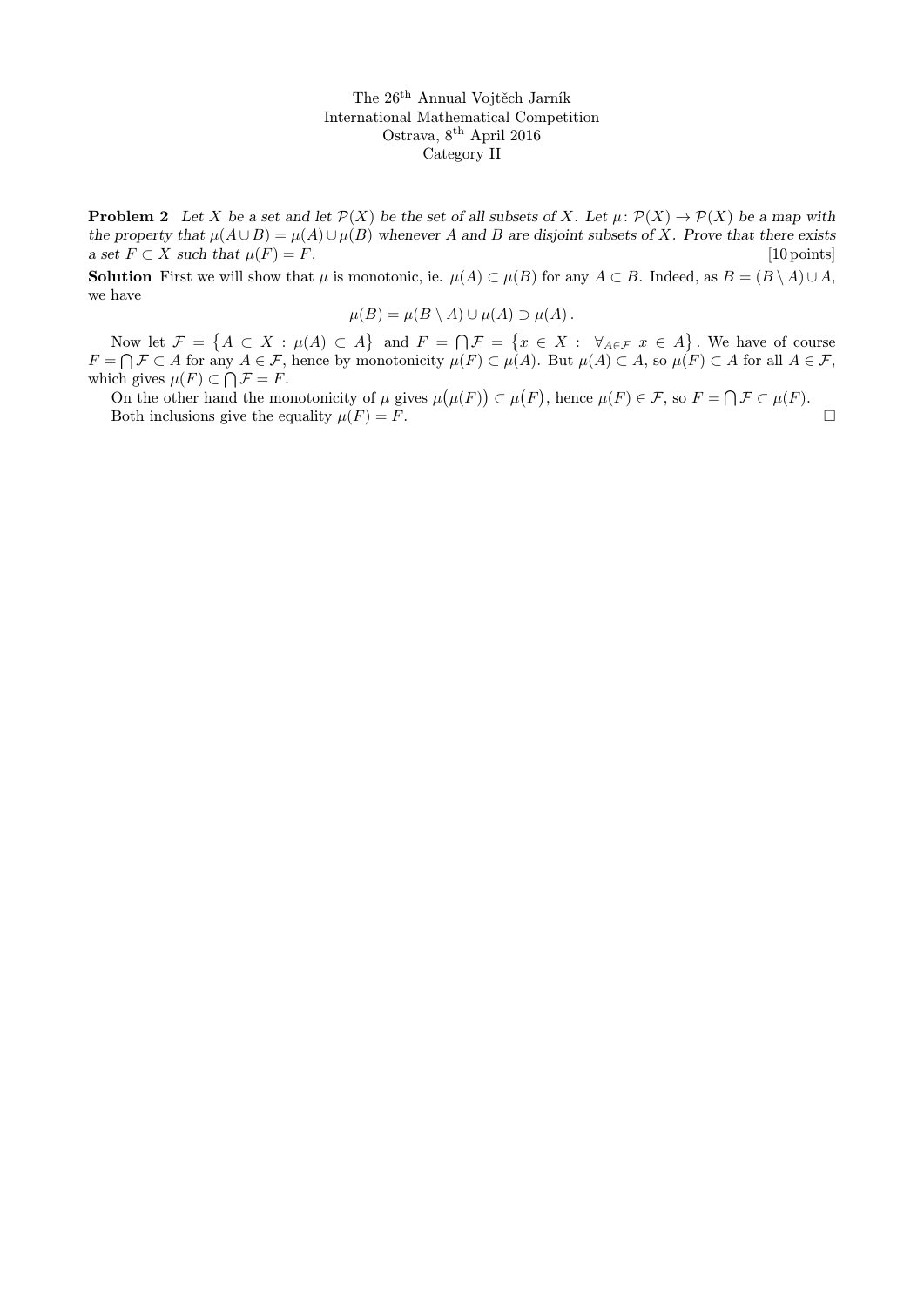**Problem 3** For  $n \geq 3$  find the eigenvalues (with their multiplicities) of the  $n \times n$  matrix

| Г1              | $\overline{0}$   | 1                | $\overline{0}$   | $\begin{array}{c} 0 \end{array}$ |                | $0 \ldots$               | 0                | 01             |
|-----------------|------------------|------------------|------------------|----------------------------------|----------------|--------------------------|------------------|----------------|
| $\theta$        | $\overline{2}$   | $\boldsymbol{0}$ | $\mathbf{1}$     | $\overline{0}$                   |                | $0 \ldots$               | $\overline{0}$   | $\overline{0}$ |
| $\mathbf{1}$    | $\boldsymbol{0}$ | $\overline{2}$   | $\boldsymbol{0}$ | $\mathbf{1}$                     | $\overline{0}$ | $\cdots$                 | $\overline{0}$   | $\overline{0}$ |
| $\overline{0}$  | $\mathbf{1}$     | $\boldsymbol{0}$ | $2^{-}$          | $\overline{0}$                   | 1              | $\cdots$                 | 0                | $\overline{0}$ |
| $\overline{0}$  | $\overline{0}$   | $\mathbf{1}$     | $\overline{0}$   | 2                                | $\overline{0}$ |                          | 0                | 0              |
| $\theta$        | $\boldsymbol{0}$ | $\boldsymbol{0}$ | $\mathbf 1$      |                                  |                | $0 \quad 2 \quad \ldots$ | $\boldsymbol{0}$ | 0 <sup>1</sup> |
| $\frac{1}{4}$   | $\frac{1}{2}$    |                  |                  |                                  |                |                          |                  |                |
|                 |                  |                  |                  |                                  |                |                          |                  |                |
|                 |                  |                  |                  |                                  |                |                          |                  | $\therefore$   |
|                 |                  |                  |                  |                                  |                |                          |                  |                |
| 0               | $\theta$         | 0                | 0                | 0                                | $\overline{0}$ |                          | 2                | 0 <sup>1</sup> |
| $\vert 0 \vert$ | $\boldsymbol{0}$ | $\overline{0}$   | $\boldsymbol{0}$ | $\boldsymbol{0}$                 |                | $0 \ldots$               | $\boldsymbol{0}$ | $1\vert$       |

.

[10 points]

**Solution** Notice that  $A = B^2$  with

|  |                |              |                |           | $0\quad 1\quad 0\quad 0\quad \ldots$ | 0              | $\overline{0}$ | $\hspace{0.1em} 0$ |  |
|--|----------------|--------------|----------------|-----------|--------------------------------------|----------------|----------------|--------------------|--|
|  | 1              | 0            | $\mathbf{1}$   |           | $0 \ldots$                           | $\overline{0}$ | $\theta$       | 0                  |  |
|  | 0              | $\mathbf{1}$ |                | $0\quad1$ | $\dddotsc$                           | 0              | 0              | 0                  |  |
|  | $\overline{0}$ | 0            | $\mathbf{1}$   |           | $0 \ldots$                           | $\overline{0}$ | 0              | 0                  |  |
|  |                |              |                |           | 1115.111                             |                |                |                    |  |
|  | 0              | 0            | $\theta$       | 0         |                                      | 0              | 1              | 0                  |  |
|  | 0              | 0            | $\overline{0}$ |           | $0 \ldots$                           | $\mathbf{1}$   | $\theta$       | -1                 |  |
|  |                | 0            | $\theta$       |           | $0 \ldots$                           | 0              | 1              |                    |  |

**Lemma** If  $\lambda$  is an eigenvalue of A, then  $\lambda^2$  is an eigenvalue of  $A^2$ . **Proof**  $A^2v = A(Av) = A\lambda v = \lambda Av = \lambda^2 v$ .  $2v.$ 

It is sufficient to determine eigenvalues of B. Characteristic polynomial  $S_n(\lambda) = det(\lambda I - B)$  of matrix B satisfies the following reccurence relation

 $S_1 = \lambda, S_2 = \lambda^2 - 1$  and

$$
S_n(\lambda) = \lambda S_{n-1}(\lambda) - S_{n-2}(\lambda), \quad n \ge 3.
$$

We have

$$
S_n(\lambda) = U_n\left(\frac{\lambda}{2}\right),\,
$$

with  $U_n$  being a Chebyshev polynomial of the second kind which is given by the reccurence relation

$$
U_{n+1}(x) - 2xU_n(x) + U_{n-1}(x) = 0, \quad U_0(x) = 1, U_1(x) = 2x,
$$

or explicitly with

$$
U_n(x) = \frac{\sin((n+1)\arccos x)}{\sin(\arccos x)}, \quad |x| < 1.
$$

**Lemma (Gershgorin circle theorem)** Every eigenvalue of a complex  $n \times n$  matrix A lies within at least one of the disks

$$
D = \{ z \in \mathbb{C} : |z - a_{ii}| \le R_i \},\
$$

with  $R_i = \sum_{i=1}^{n}$  $j=1,j\neq i$  $|a_{ij}|.$ 

**Proof** Let  $\lambda$  be an eigenvalue of A and x its corresponding eigenvector. Choose i such that  $|x_i| = \max_j |x_j|$ . Since  $x \neq 0$ ,  $|x_i| > 0$ . From  $Ax = \lambda x$ , looking at the *i*th component we have

$$
(\lambda - a_{ii})x_i = \sum_{j \neq i} a_{ij} x_j.
$$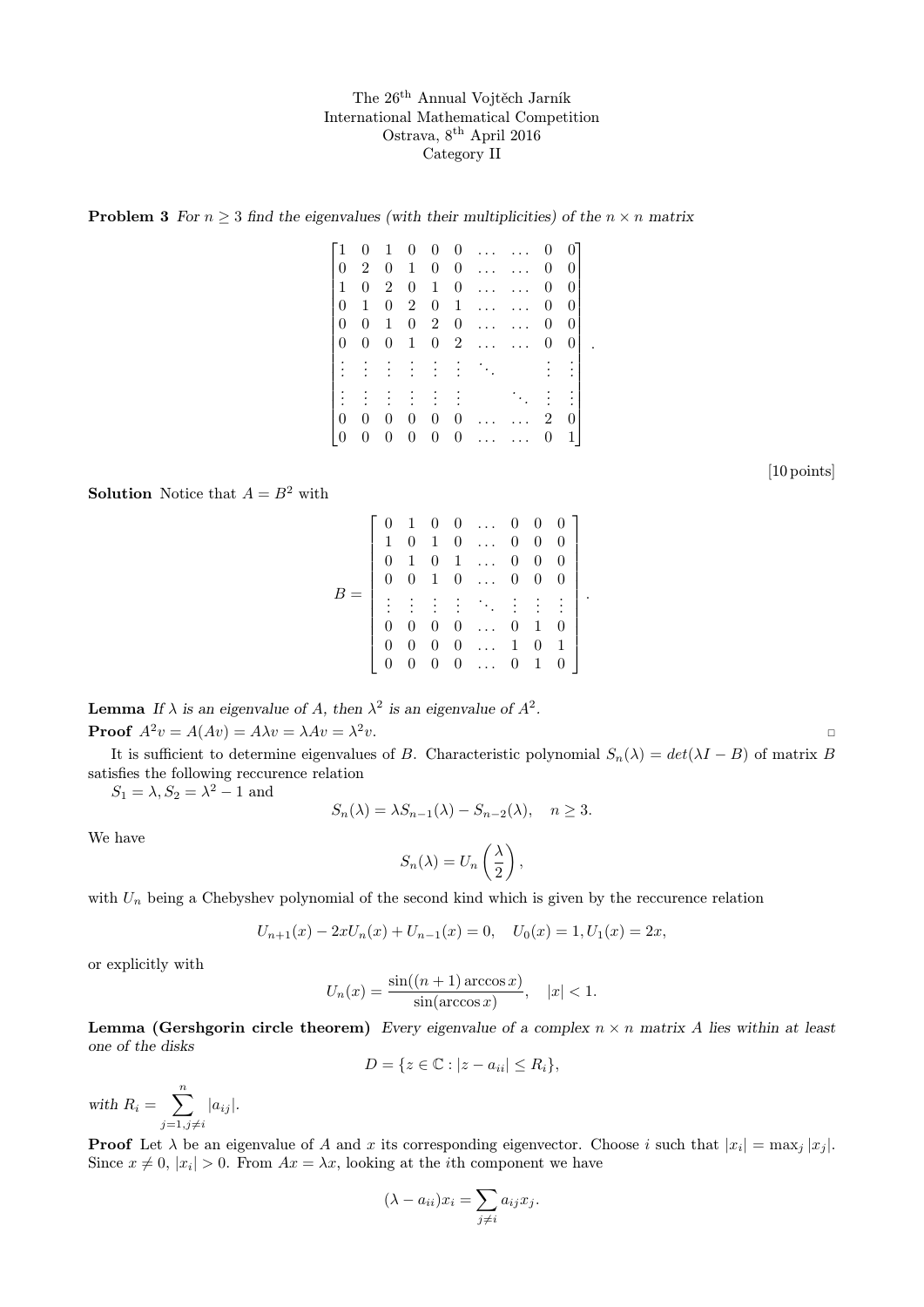Taking the norm of both sides gives

$$
|\lambda - a_{ii}| = \left| \sum_{j \neq i} \frac{a_{ij} x_j}{x_i} \right| \leq \sum_{j \neq i} |a_{ij}|.
$$

From Gershgorin circle theorem we conclude that each eigenvalue  $\lambda_i$  of B satisfies  $|\lambda_i| \leq 1$ . For  $\frac{\lambda}{2} = \cos \theta$  we get

$$
U_n\left(\frac{\lambda}{2}\right) = \frac{\sin((n+1)\theta)}{\sin\theta}.
$$

From equation  $S_n(\lambda) = 0$  it follows that  $\sin((n+1)\arccos \frac{\lambda}{2}) = 0$ ,

$$
(n+1)\arccos\frac{\lambda}{2} = k\pi, \ \ k \in \mathbb{Z}.\tag{1}
$$

We need first  $n$  solutions of the equation (1). Therefore,

$$
\lambda_k(B) = 2\cos\frac{k\pi}{n+1}, \quad k = 1,\dots, n
$$

and

$$
\lambda_k(A) = 4\cos^2\frac{k\pi}{n+1}, \quad k = 1,\dots, n.
$$

 $\Box$ 

 $\Box$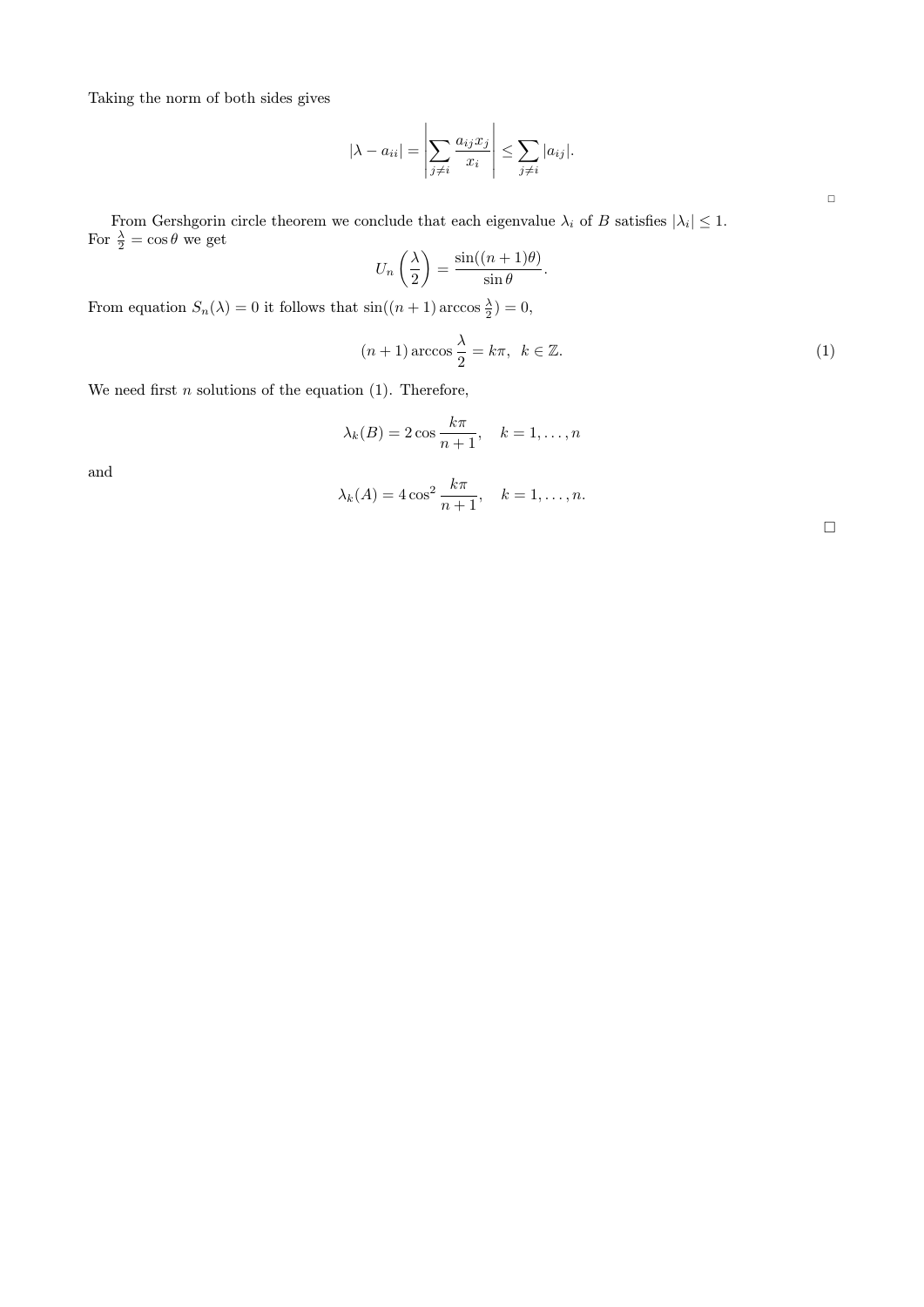**Problem 4** Let  $f : [0, \infty) \to \mathbb{R}$  be a continuously differentiable function satisfying

$$
f(x) = \int_{x-1}^{x} f(t) dt
$$

for all  $x \geq 1$ . Show that f has bounded variation on  $[1, \infty)$ , i.e.

$$
\int_1^\infty |f'(x)| \,\mathrm{d}x < \infty \,.
$$

[10 points]

**Solution** Since  $f$  is continuous, the right-hand side of

$$
f(x) = \int_{x-1}^{x} f(t)dt
$$

is differentiable and the derivative is equal to  $f(x) - f(x-1)$ . So, f is differentiable on  $(1, +\infty)$  and  $f'(x) =$  $f(x) - f(x-1)$ . Let us denote  $A_n := \max\{f(x) : x \in [n, n+1]\}$ ,  $B_n := \min\{f(x) : x \in [n, n+1]\}$  and  $d_n = A_n - B_n$  for  $n = 0, 1, ...$  Then  $|f'| \leq d_n$  on  $[n + 1, n + 2]$  and

$$
\int_{1}^{+\infty} |f'(x)| dx = \sum_{n=1}^{\infty} \int_{n}^{n+1} |f'(x)| dx \le \sum_{n=1}^{\infty} d_{n-1}.
$$

So, it is sufficient to show that  $\sum_{n=1}^{\infty} d_{n-1}$  converges. We will complete the proof in three steps.

**Claim 1.**  $A_n \leq A_{n-1}$  and  $B_n \geq B_{n-1}$  for all n and if there is an equality for some n, then  $f \equiv A_n$  on  $[n, +\infty)$ .

Claim 1 implies that  $d_n$  is a nonincreasing sequence of nonnegative numbers. If  $d_{n_0} = 0$  for some  $n_0 \in \mathbb{N}$ , then  $\sum d_{n-1}$  obviously converges. Otherwise,  $d_n > 0$  for all n and we complete the proof by showing the following two Claims.

**Claim 2.** It holds that 
$$
A_{n+2} \leq A_n - \frac{d_n^5}{128d_{n-1}^4}
$$
,  $B_{n+2} \geq B_n + \frac{d_n^5}{128d_{n-1}^4}$ , and  $d_{n+2} \leq d_n - \frac{d_n^5}{64d_{n-1}^4}$ .

Claim 3.  $\sum_{n=1}^{\infty} d_{n-1} < +\infty$ .

*Proof of Claim 1.* Let us assume  $A_n > A_{n-1}$ . There exists  $x \in [n, n+1]$  such that  $f(x) = A_n$  and since f is continuous, the set  $\{x \in [n, n+1] : f(x) = A_n\}$  has a minimum m. But then

$$
f(m) = \int_{m-1}^{m} f(x)dx < \int_{m-1}^{m} A_n dx = A_n,
$$

contradiction. If  $A_n = A_{n-1}$  and let  $m = \min\{x \in [n, n+1] : f(x) = A_n\}$ , then we have

$$
A_n = f(m) = \int_{m-1}^{m} f(t)dt \le \int_{m-1}^{m} A_n dt = A_n
$$

and it follows that  $f(x) = A_n$  for all  $x \in [m-1,m]$ . Hence,  $m = n$  and  $f \equiv A_n$  on  $[n-1,n]$  and by induction on  $[n-1, +\infty)$ . The inequalities for B's can be proven analogously.

*Proof of Claim 2.* Let us fix  $n \geq 1$  and show the first inequality. Since  $|f'| \leq d_{n-1}$  on  $[n, n+1]$  and f attains values  $A_n$  and  $B_n$  on  $[n, n+1]$ , it follows that  $\int_n^{n+1} f(t)dt \leq A_n - \frac{d_n^2}{2d_{n-1}} =: K_1$  (graph of f must connect lines  $y \equiv A_n$ ,  $y \equiv B_n$  and this connection must lie below the straight line with tangent  $d_{n-1}$ ). It follows that  $f(n+1) \leq K_1$  and since  $f \leq A_n$  and  $f' \leq d_n$  on  $[n+1, n+2]$ , we have  $f \leq h_1$  on  $[n+1, n+2]$ , where

$$
h_1(x) := \begin{cases} K_1 + d_n(x - n - 1) & \text{for } x \in [n+1, x_1] \\ A_n & \text{for } x \in [x_1, n+2] \end{cases}, \quad x_1 := n + 1 + \frac{d_n}{2d_{n-1}}.
$$

Further,

$$
f(n+2) \le \int_{n+1}^{n+2} h_1(x) = A_n - \frac{d_n^3}{8d_{n-1}^2} =: K_2
$$